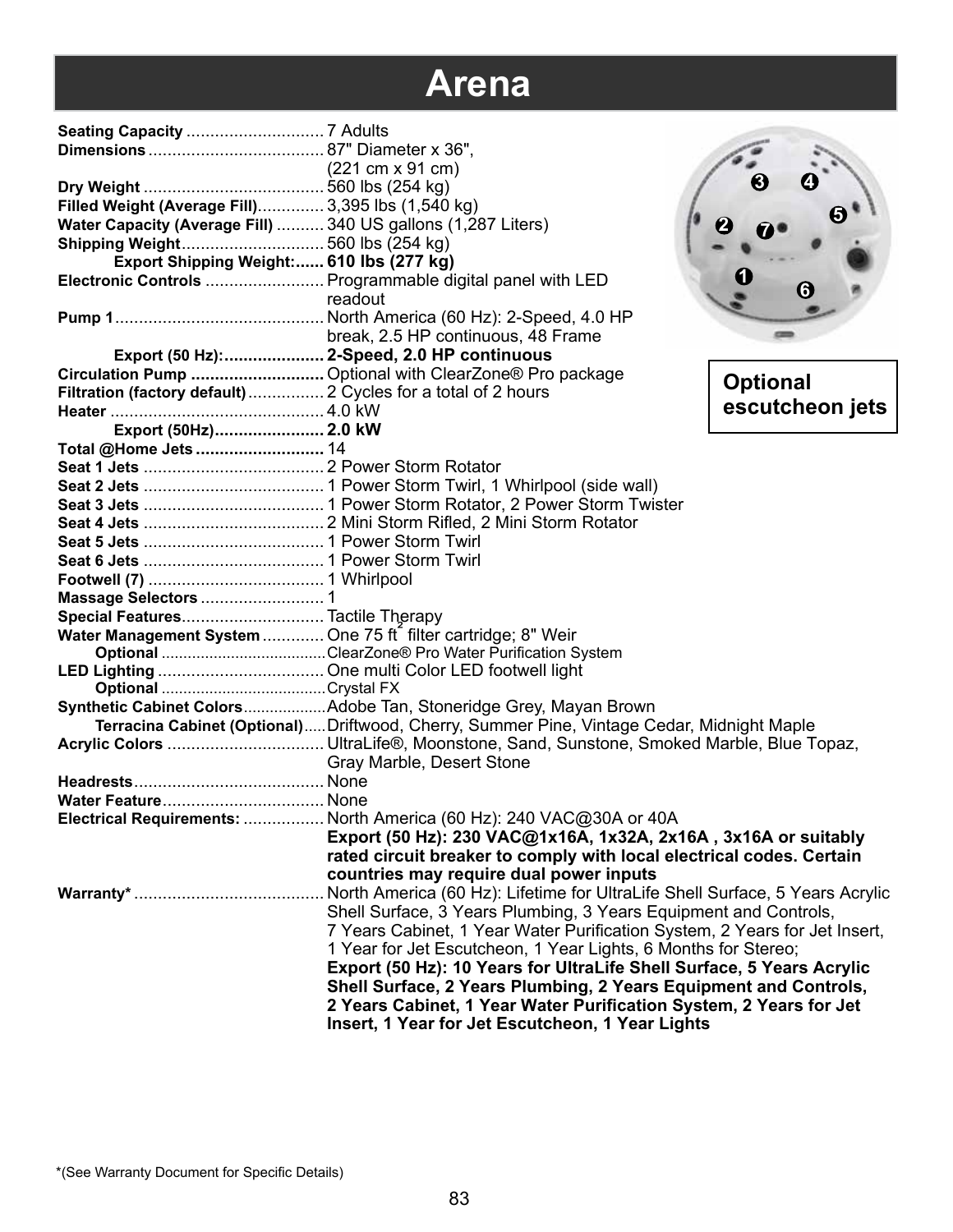#### **Massage Selector Diagram**



DV1 A =Diverter Valve 1 (A position Clockwise) DV1 B =Diverter Valve 1 (B Position Counter Clockwise) DV1 C=Diverter Valve 1( Neutral Position)

### **Seat Depths**

**2 = 28.00" (71.12 cm) 3 = 29.50" (74.93 cm)**

- **4 = 27.50" (69.85 cm)**
- **5 = 26.50" (67.31 cm)**
- **6 = 24.50" (62.23 cm)**

**1 = 24.50" (62.23 cm) 7 = 31.50" (80.01 cm)** Listed dimensions repre-

sent distance from top of acrylic to lowest point in seat. **Tolerance ± 0.5" (1.27 cm).**



Dimensions/Specifications are Subject to Change Without Notice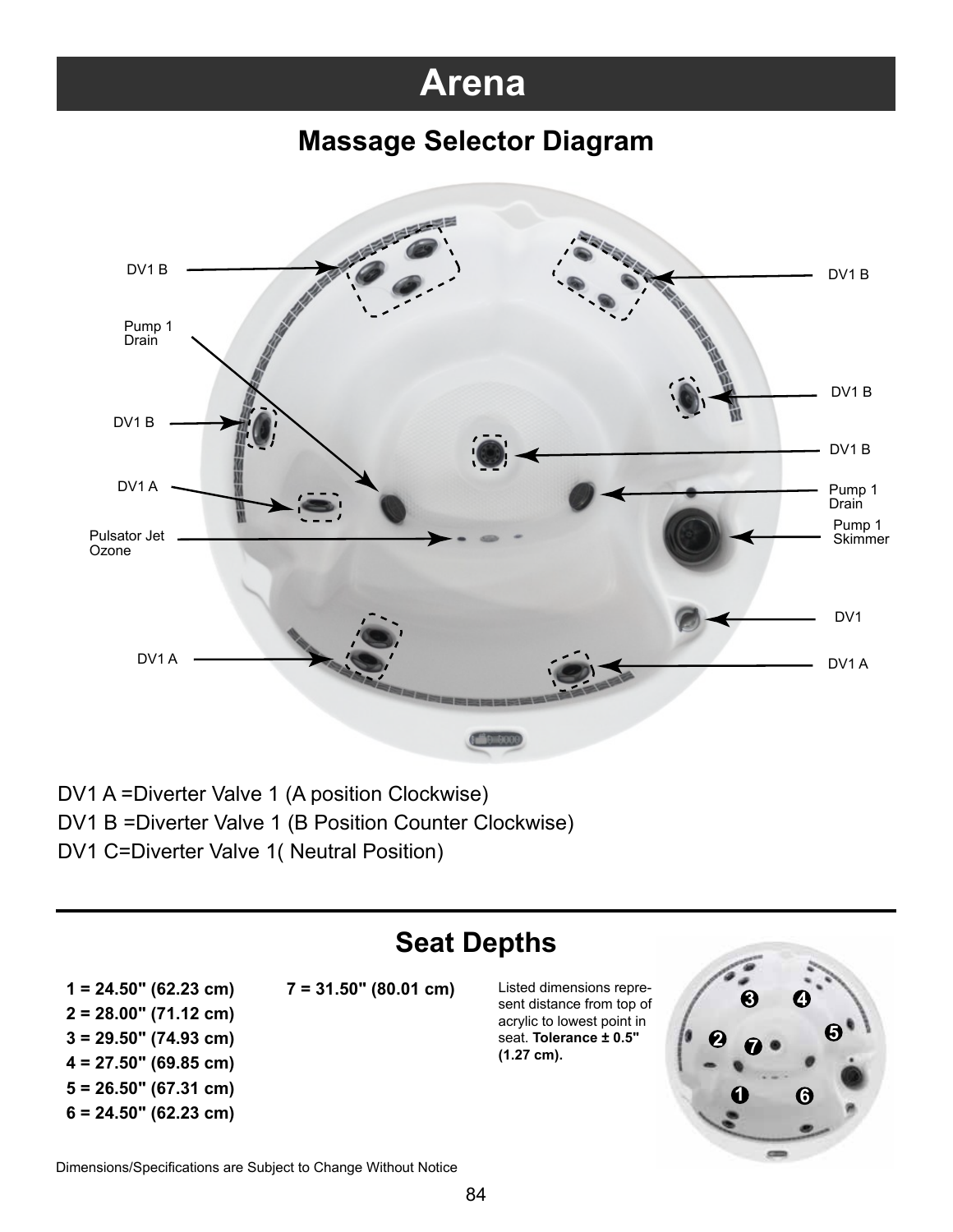### **Jet Designation**



Dimensions/Operation/Specifications are Subject to Change Without Notice

#### **14 Total Jets (textured)**



Whirlpool  $Jet(1)$ 





### **Total Jets**

Power Storm Twirl (3)

Power Storm Rotator (3)